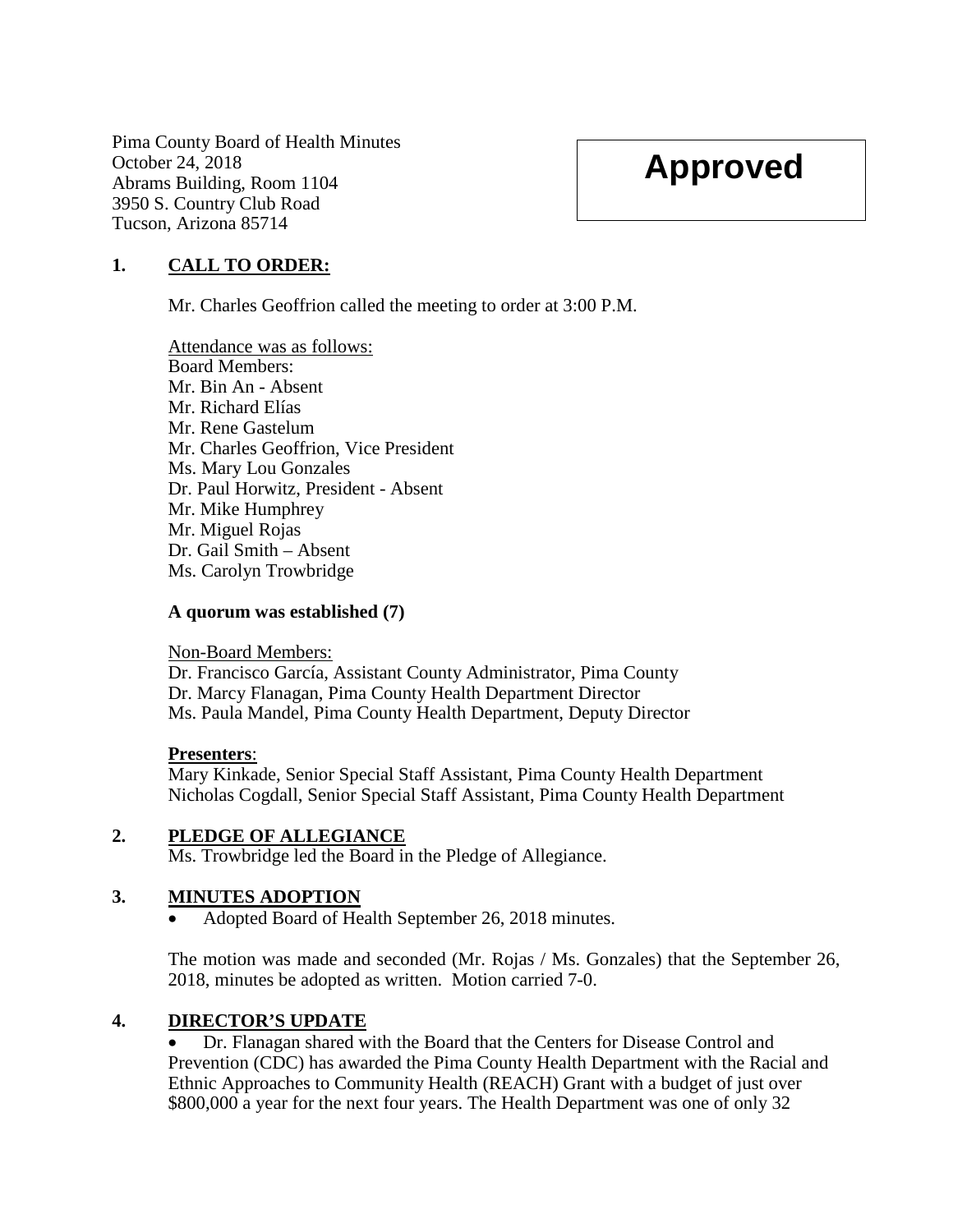agencies who were awarded a grant following a highly competitive process. The Health Department leadership are currently collaborating with the CDC and the University of Arizona to develop a work plan and budget by November 15, 2018. The work plan will target the American Indian and Hispanic populations in Pima County with a focus on tobacco prevention, physical education/activity, and nutrition. The hiring process for the Program Manager and team for the grant is underway. Once the team is in place and the implementation strategies have been identified a presentation will be provided to this Board at a future meeting.

• There has been an increase in the locally acquired Zika cases in Sonora, Mexico. The Health Department is conducting surveillance of mosquito activity and are trapping and testing mosquitos. On October 23, 2018, the Arizona Department of Health Services (ADHS) sent information to medical providers to ensure they are testing patients when they present with symptoms, to remind patients to protect themselves from mosquito bites, and encourage pregnant women to limit their travels to areas that have high incident of Zika. The Health Department is communicating the same message via media, newsletters, and other electronic message platforms.

• There has been a few cases of Hepatitis A occurring among people who have eaten at food trucks and restaurants who buy seafood from unapproved sources in Mexico. The FDA does not test food that come from unapproved source making it difficult to pinpoint the type of seafood. The surveillance team from ADHS are working with their counterparts in Mexico in an effort to identify the food vendor and so the food can be tested. The Health Department will continue to work with ADHS and our Border partners to prevent unapproved seafood from coming into the US.

Ms. Gonzales inquired if any cases have come from the raw sewage in Mexico. Dr. Flanagan explained that Hepatitis A shot clinics have been provided and none of the cases identified are associated with the sewage.

Mr. Humphry inquired if there has been any issues with the seafood in Rocky Point. Dr. Flanagan responded that anytime food is purchased from an unregulated source there is a risk. The consumer health and food safety staff, epidemiologist, and nursing staff are investigating these cases and none have been associated with traveling to Rocky Point.

• Dr. Flanagan provided an update on the mass migration coming from Honduras. The Department of Emergency and Military Affairs (DEMA) has been in contact with the Border counties in Arizona. There is a conference call on Friday that will include DEMA, the Health Department's public health emergency preparedness team and other local health officers to discuss public health preparedness regarding the potential need for services. Mr. Humphrey inquired if there will be any attempt to keep children and their parents together. Dr. Flanagan reported that she will not know until after Friday's conference call. An update will be shared with the Board following Friday's conference call.

• Dr. Flanagan asked the Board when to schedule the next meeting with the holiday season coming up. In the past November's and December's meetings where made into one. The motion was made and seconded (Mr. Rojas / Mr. Geoffrion) to schedule the next meeting for December 5, 2018.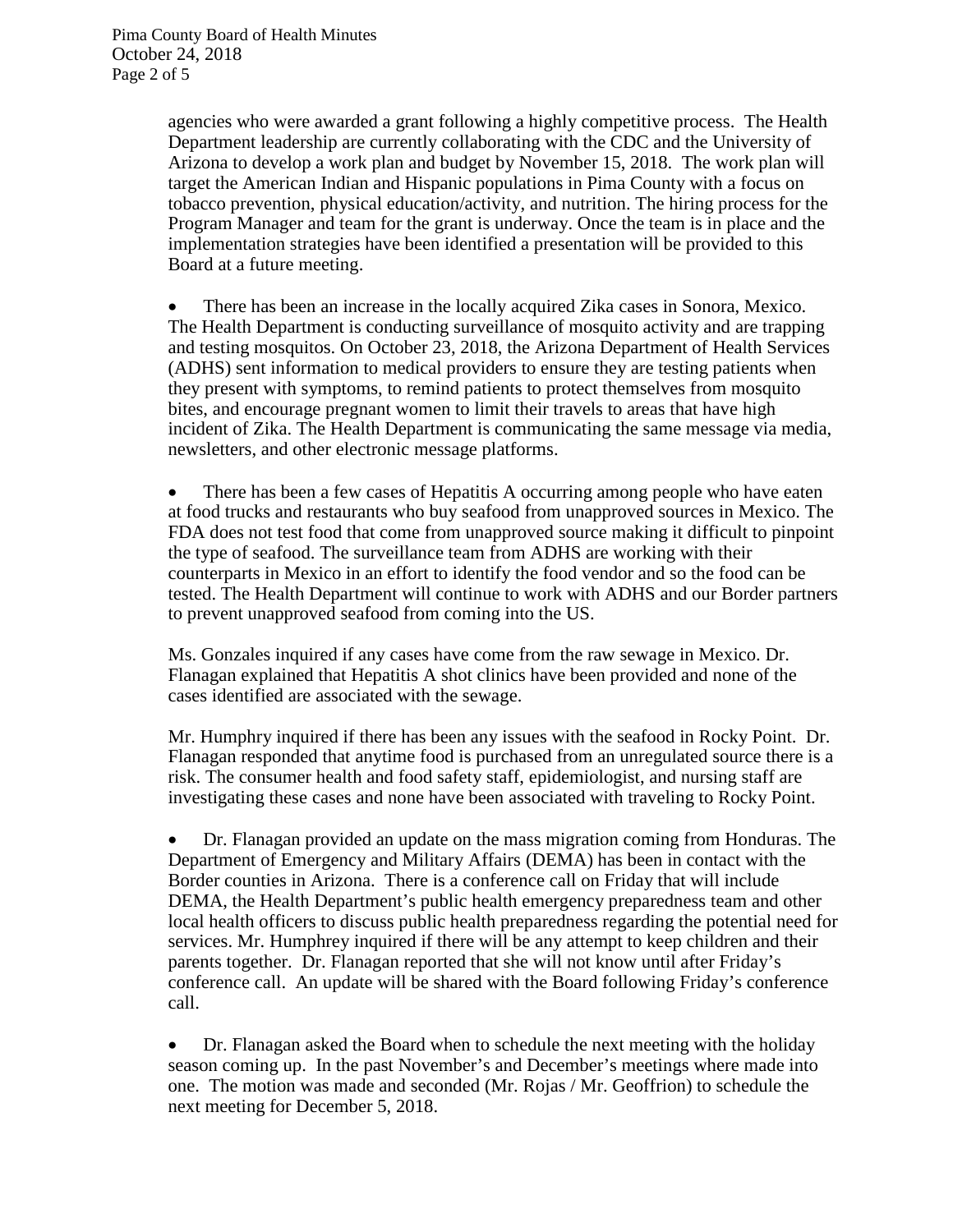Ms. Gonzales inquired about the polio like illness that is affecting children. Dr. García reported that the CDC had disclosed that there has been multistate cases of Acute Flaccid Myelitis (AFM) an enteric virus that affects the nervous system, specifically the spinal cord and can result from a variety of causes including viral infections. AFM seems to impact children which has made this notable. The virus itself has not been well characterized. The last time Pima County had a case was in 2012. Arizona has four cases, none in Pima County. Surveillance of AFM indicates that this may be a seasonal virus. At this time there are no cases to report. Standard personal precautions should be followed to include handwashing, avoid going into work when sick, cover mouth when coughing/sneezing and don't share body fluids. Dr. García noted that there is not a test to detect AFM.

Ms. Gonzales inquired about the syphilis cases. Dr. Flanagan reported that syphilis continues to be active. The Community Health Needs Assessment (CHNA) data reveals that the trend in Arizona is consistent with the trend nationally. All STD's are on the rise with a significant increase (1,000%) among the Native American population and a notable increase among females. The Health Department continues to provide awareness and prevention messaging through education and the availability of testing and treatment.

Dr. Flanagan provided the Board with an update regarding flu. There has been an increase in the number of cases reported in the state. It is early in the season and difficult to determine if this season will be better or worse than last season. There are a few confirmed flu cases in Pima County and Health Department staff are promoting prevention messaging and the importance of getting a flu shot, as well as offer information regarding alternate locations and agencies where the public can get the flu shot. In regards to personal precautions during large public events, the food permitting process includes education and guidance for food vendors that includes the number of handwashing stations and port-a-potties required.

#### **5. TOBACCO 21 UPDATE:**

• Dr. García reported to the Board that Tobacco 21 may be placed on the agenda for January 2019 of the Board of Supervisor (BOS) meeting. Members of this Board are encouraged to be in attendance at that meeting. The agenda item is to propose a text amendment to Pima County Code that includes three components: (1) increasing the legal age to 21 for the purchase of tobacco products, (2) establishing a retail permit to sell combustible and non-combustible tobacco products establishing enforcement authority for the Health Department, and (3) inclusion of other smoke-free nicotine delivery systems. Presenting the text amendment in three components provides the capacity for the BOS's to take action on one or all three components of the recommendation. The Arizona Attorney General's Office has informed Pima County Administration that Pima County is restricted from using state funds for Tobacco 21 enforcement activities that are outside of mandates within the Arizona State Revised Statues. Supervisor Elías shared that the BOS will discuss the percentage of full cost-recovery. It might be more advantageous for the County to pay for the first year and share that data and our processes with the other jurisdictions to create a successful collaboration. Dr. García recommended that the first six months be a voluntary compliance system that provides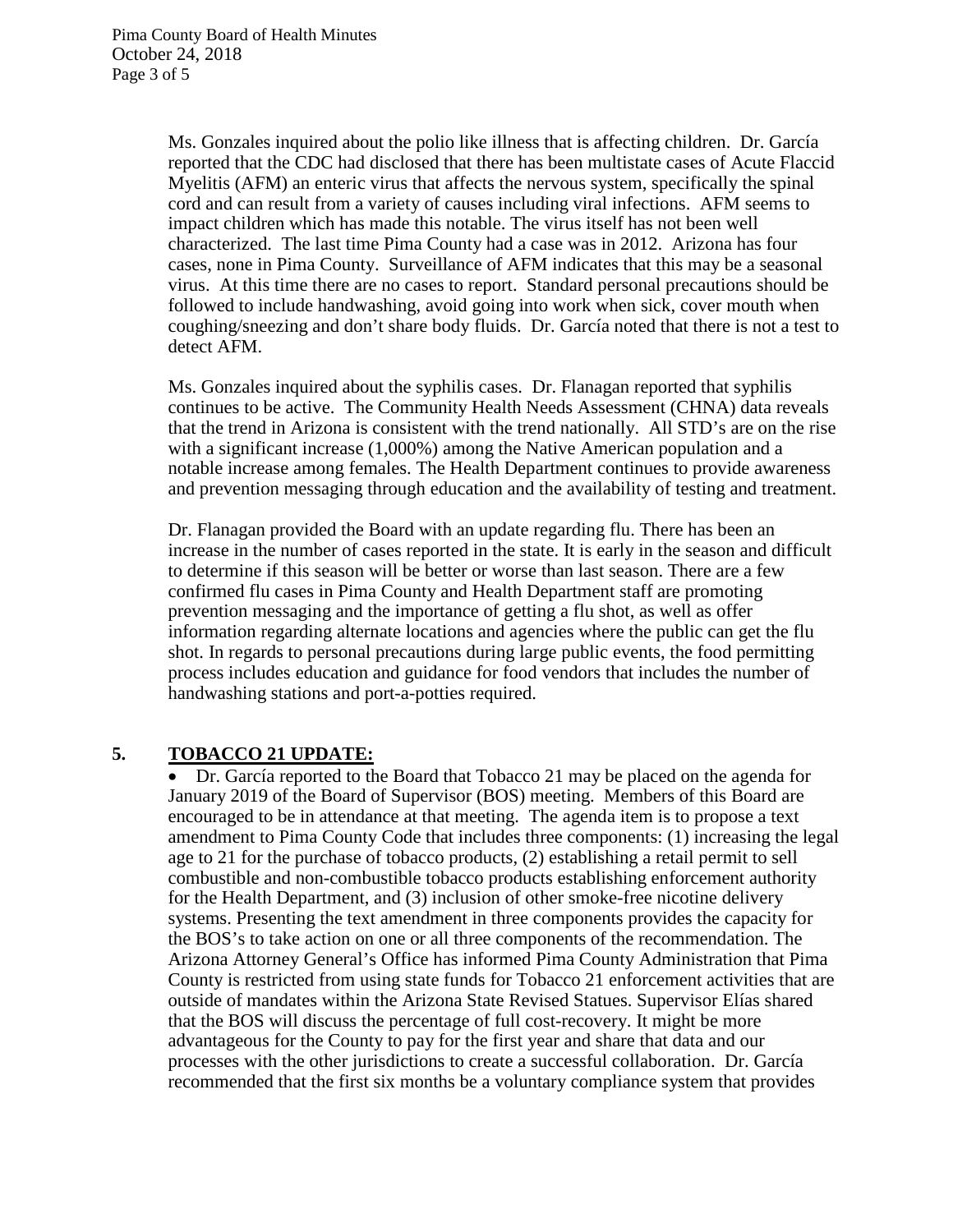Pima County Board of Health Minutes October 24, 2018 Page 4 of 5

> education and outreach for vendors. Mr. Rojas met with his BOS member who voiced concern during their meeting about aspects such as enforcement, cost, and equity.

## **6. GLOBAL INFECTION:**

Mr. Geoffrion shared with the Board that his company is developing new technologies that are reducing the transfer of pathogens in hospitals, airlines, and cruise lines. The CDC and World Health Organization (WHO) reported that some infectious diseases are either new or re-emerging due to drug resistance, hygiene, and other factors. The approach to these diseases involve an interdisciplinary method due to increased urban populations, climate change, and the spread of known and new diseases. In America, infectious diseases are spreading but are less of a threat due to vaccinations, improved sanitation, effective treatment and epidemiologic surveillance. The social and economic consequences are driven by income inequality, living in crowded conditions, working when sick, poor nutrition, substance and alcohol abuse, and poor public housing conditions. The rates of obesity and diabetes are increasing which impair immunity. Globally, the spread of diseases are accelerating due to climate change and viruses such as West Nile virus that spread across the US in six years. The Zoonotic diseases are the biggest risk for epidemics and pandemics with many reaching American shores. Scientists are correlating outbreaks with shifting weather patterns including El Nino and La Nina that affect migration patterns of birds and mosquitos where some diseases originate and may result in an outbreak. According the WHO, global warming may increase the number of people at risk of diseases such as malaria and bluetongue. Ebola is a disease that appears in areas where humans live next to wildernesses and consume bush meat.

The GPS news segment, *What in the World*, from CNN's Fareed Zakaria, was shared with the Board.

#### **7. HEALTHY PIMA UPDATE / CHNA UPDATE:**

Dr. Flanagan introduced Mr. Cogdall and Ms. Kinkade who provided an update regarding Healthy Pima and the Community Health Needs Assessment (CHNA). Currently, Healthy Pima has seven task forces and three coalitions working to address the four health priorities identified through the 2015 CHNA: (1) anxiety and depression, (2) accidents and injuries, (3) substance dependency, and (4) diabetes. The Health Department supports Healthy Pima members by providing strategic planning and logistical support. Ms. Kinkade provided examples of activities Healthy Pima groups are working on. For example, Healthy Pima's Fall Prevention Coalition comprised of older adult service agencies, healthcare providers, fire districts, and university faculty have created a fall-risk assessment tool to guide healthcare professionals in assessing risk for injury from unanticipated falls.

Next, Mr. Cogdall provided an overview of the current CHNA process. The process includes two paid consultants responsible for analyzing local and state health data and collecting community input through surveys, focus groups, key informant interviews and community forums. The first forum had over 40 participants who were asked to identify pressing health issues, barriers, and potential resources in the Pima County region. The second forum is scheduled for November 30, 2018 and will be held at the Abrams Public